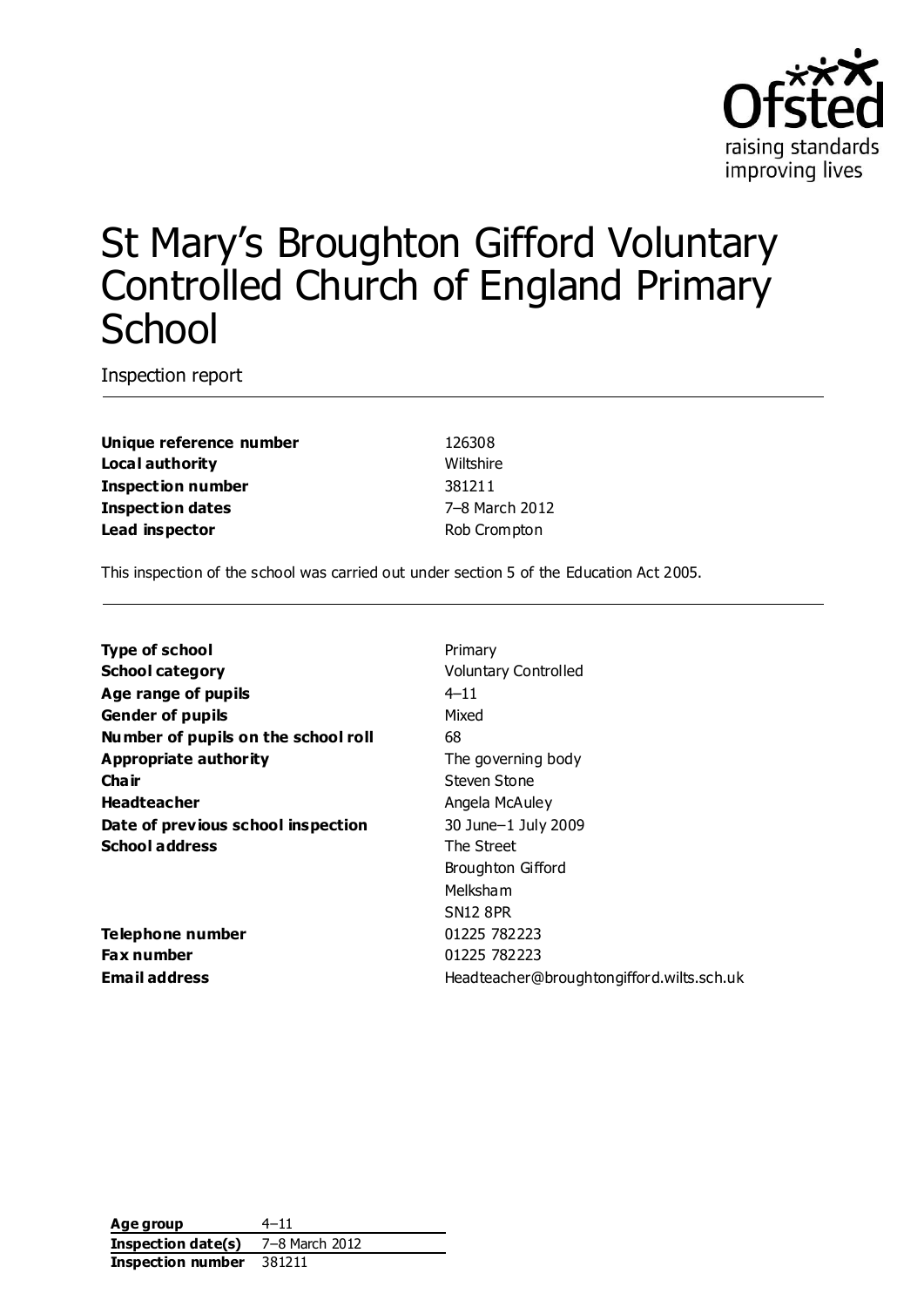

You can use Parent View to give Ofsted your opinion on your child's school. Ofsted will use the information parents and carers provide when deciding which schools to inspect and when.

You can also use Parent View to find out what other parents and carers think about schools in England. You can visit www.parentview.ofsted.gov.uk, or look for the link on the main Ofsted website: www.ofsted.gov.uk

The Office for Standards in Education, Children's Services and Skills (Ofsted) regulates and inspects to achieve excellence in the care of children and young people, and in education and skills for learners of all ages. It regulates and inspects childcare and children's social care, and inspects the Children and Family Court Advisory Support Service (Cafcass), schools, colleges, initial teacher training, work-based learning and skills training, adult and community learning, and education and training in prisons and other secure establishments. It assesses council children's services, and inspects services for looked after children, safeguarding and child protection.

Further copies of this report are obtainable from the school. Under the Education Act 2005, the school must provide a copy of this report free of charge to certain categories of people. A charge not exceeding the full cost of reproduction may be made for any other copies supplied.

If you would like a copy of this document in a different format, such as large print or Braille, please telephone 0300 123 4234, or email enquiries@ofsted.gov.uk.

You may copy all or parts of this document for non-commercial educational purposes, as long as you give details of the source and date of publication and do not alter the information in any way.

To receive regular email alerts about new publications, including survey reports and school inspection reports, please visit our website and go to 'Subscribe'.

Piccadilly Gate Store St **Manchester** M1 2WD

T: 0300 123 4234 Textphone: 0161 618 8524 E: enquiries@ofsted.gov.uk W: www.ofsted.gov.uk



© Crown copyright 2012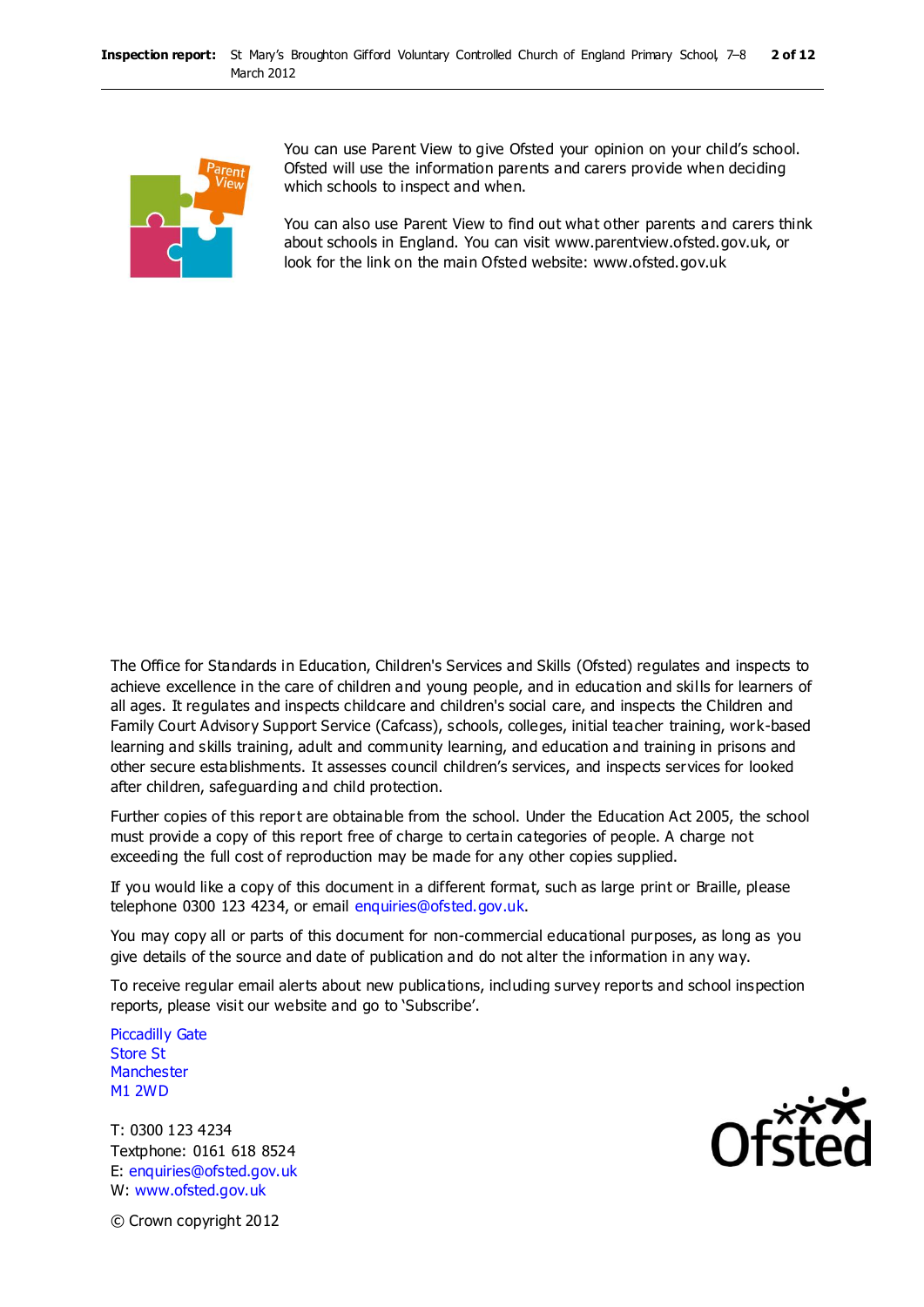# **Introduction**

Inspection team

Rob Crompton **Additional inspector** 

This inspection was carried out with two days' notice by a single inspector. The inspector visited 12 lessons and observed five teachers and four teaching assistants. The inspector held meetings with members of the governing body and staff, and talked with pupils. The inspector took account of the responses to the on-line questionnaire (Parent View) in planning the inspection and observed the school's work. He looked at the school's self-evaluation, improvement plans, policies, assessment and tracking systems, safeguarding procedures and pupils' work. The inspector examined questionnaires from 43 parents and carers, nine members of staff and a sample of pupils.

### **Information about the school**

St Mary's Broughton Gifford serves a rural community and is much smaller than most primary schools. No pupils are from minority ethnic groups, and all speak English as their first language. The proportion of disabled pupils and those with special educational needs is similar to that seen nationally. Their needs relate mainly to speech, language and communication difficulties. Pupils are taught in three mixedage classes: Reception and Year 1, Years 2 and 3, and Years 4, 5 and 6. The teaching in the Reception/Year 1 class, and also in the Years 4/5/6 class, is shared by two part-time teachers. The school meets the government's current floor standards, which set the minimum expectations for pupils' attainment and progress.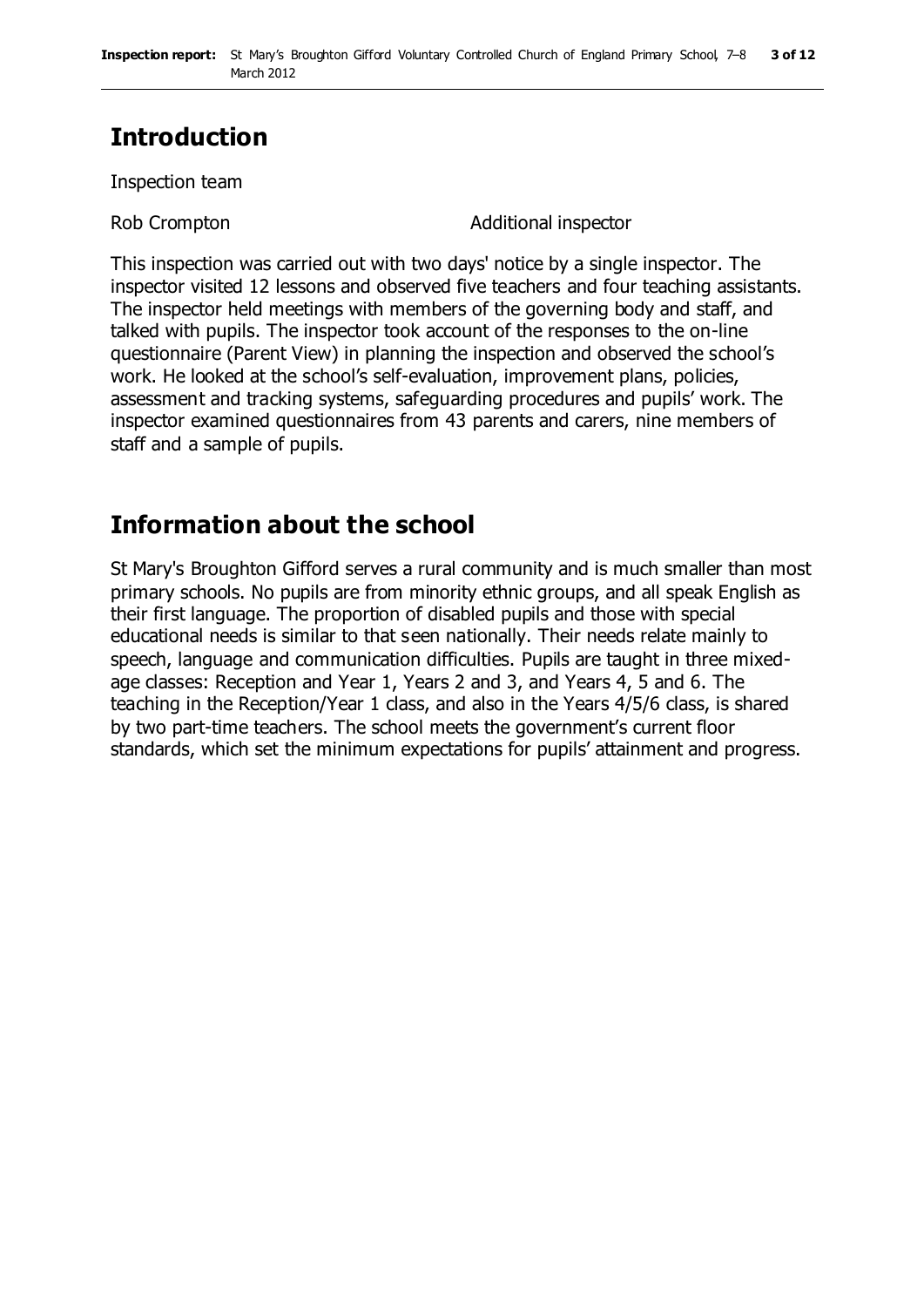# **Inspection judgements**

| <b>Overall effectiveness</b>          |  |
|---------------------------------------|--|
|                                       |  |
| <b>Achievement of pupils</b>          |  |
| <b>Quality of teaching</b>            |  |
| <b>Behaviour and safety of pupils</b> |  |
| <b>Leadership and management</b>      |  |

### **Key findings**

- This is a good school. It is a safe and harmonious community where pupils' behaviour is outstanding. The opinion expressed by one parent succinctly summed up the views expressed by many: 'This is a lovely caring school.' In order to become an outstanding school pupils' achievement, the quality of teaching and leadership and management need to be raised to an outstanding level.
- All groups of pupils achieve well through the school. Children in the Early Years Foundation Stage thoroughly enjoy learning and make particularly rapid progress in developing early communication skills. Levels of attainment by the end of Year 6 are above average. Pupils make particularly good progress in reading. Although their progress has recently accelerated, pupils do not do as well in writing as they do in reading and mathematics.
- Consistently good, and sometimes outstanding, teaching motivates pupils to do their best. Underpinned by excellent relationships between adults and pupils, most lessons move at a brisk pace. Staff use assessment information effectively to ensure a good level of challenge for all groups.
- Pupils' positive attitudes, evident in lessons and around the school, contribute significantly to their learning. A consistent approach to behaviour management means all pupils benefit from an extremely safe and nurturing environment where children are taught to respect themselves and others.
- Every teacher in this small school willingly takes on additional management responsibilities and does so effectively under the strong leadership of the headteacher. The headteacher and middle leaders monitor the quality of teaching very effectively. The curriculum engages pupils and promotes their spiritual, moral, social and cultural development extremely well. There are many opportunities for pupils to practise their literacy and numeracy skills but opportunities for them to apply information and communication technology (ICT) skills across the curriculum are missed.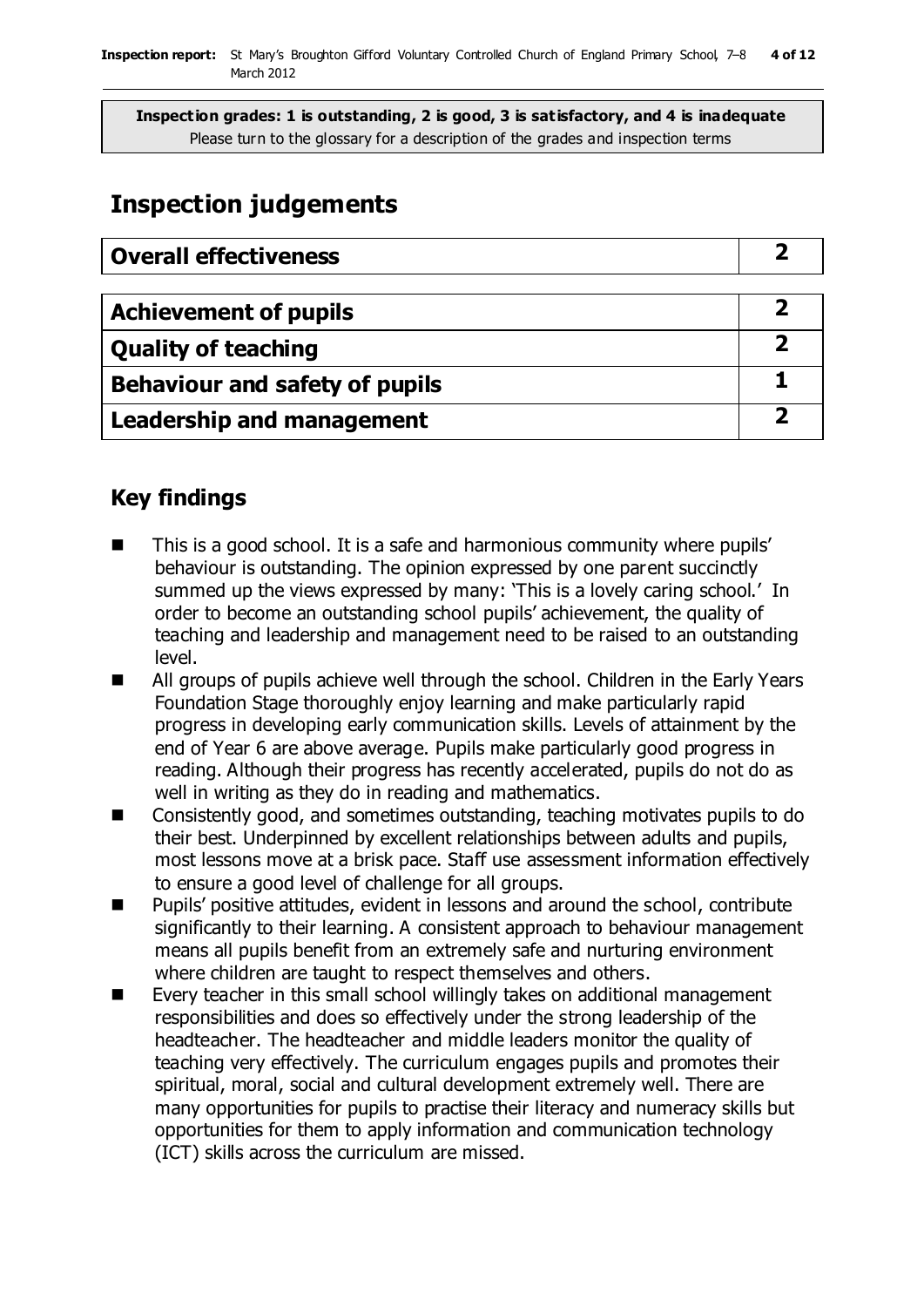### **What does the school need to do to improve further?**

- Narrow the gap between pupils' attainment in reading and writing by:
	- building on pupils' increasing skills in using phonics (letters and sounds), by helping them to read quickly the most frequently occurring words
	- improving pupils' skills and confidence in spelling.
- Extend pupils' skills in information and communication technology by planning more opportunities for them to use computers for a wider range of purposes across the curriculum.

### **Main report**

#### **Achievement of pupils**

Pupils make good progress across the school. Parents and carers are happy in the knowledge that their children achieve well. Reception children develop good social skills. Their speaking skills develop quickly and, because of a systematic programme, they soon learn the sounds letters make and increasingly blend sounds when reading new words. Levels of attainment by the end of Reception vary from year to year due to the different characteristics of each cohort. Children currently in Reception are on course to reach above-average levels across all areas of learning.

Although pupils' attainment by the end of Year 2 dipped a little recently, this has been addressed successfully and pupils are now making good progress in Years 1 and 2. Most pupils read well but some tend to sound out even the most familiar words and this constrains their fluency and expression. An increasing emphasis on speaking in sentences using the correct grammar is having a positive influence on the quality of the pupils' written work. Good headway has been made in ensuring pupils have a secure grounding in basic number facts, such as 6+4=10, 7+3=10 and so on. This means pupils are increasingly confident when tackling mathematical problems relating to real life. Pupils are making good progress in identifying fractions, including, for example, 3/8 of a shape, and in interpreting and constructing bar graphs.

By the end of Year 6, levels of attainment are above average. Pupils' reading skills are well developed and better than in most primary schools. Pupils make insightful comments about how authors create tension and suspense. This was evident as pupils discussed the literary devices, including repetition and alliteration, used by Alfred Noyes in The Highwayman. Pupils are well versed in the criteria used to assess their own writing, taking care to include graphic description in their written work. Most pupils use these well in their narrative writing. For example, one wrote:

'Cautiously, Daindelle crept into the cave of the vampire bat…she carefully tiptoed towards the beast, whipped on her invisibility cloak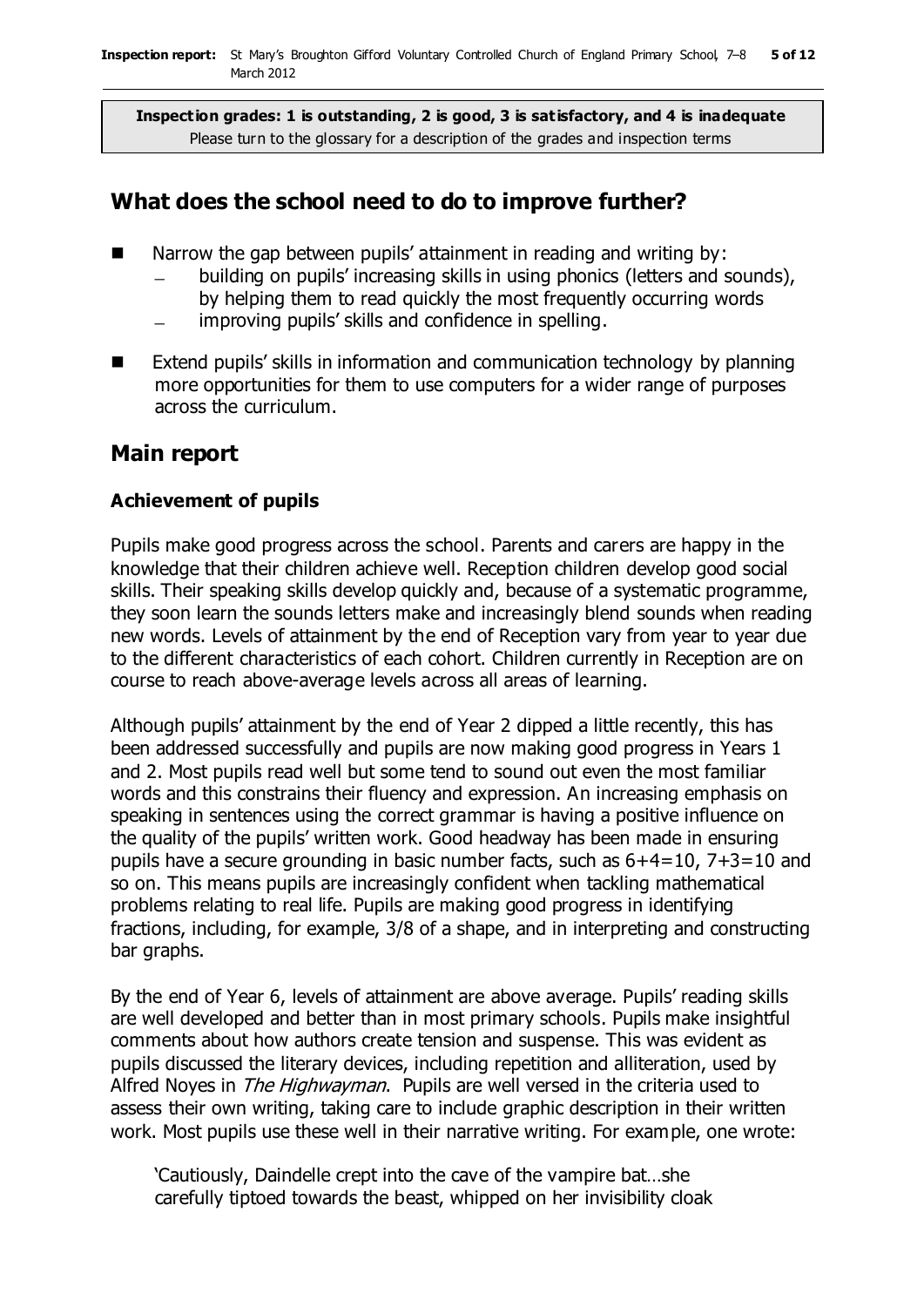and, with a flash of silver, cut off its head'.

Pupils also use their writing skills well in other subjects, such as science. Recording an experiment, one wrote: 'I heard a sound as if someone was rustling paper. This shows that electricity runs through salt water.' Some pupils are not as confident in incorporating new vocabulary in their writing because they are unsure of correct spelling. This means they will often choose a simpler word rather than one they really wanted to use. Pupils reach above average levels in mathematics. They are adept at using the four main operations and gaining a good understanding of data handling, fractions and percentages, and the properties of shapes.

Disabled pupils and those with special educational needs make good progress. Those with specific difficulties relating to language and communication generally make good and often exceptional progress due to highly effective support.

#### **Quality of teaching**

Pupils respond very positively to the high expectations teachers set for behaviour and to the engaging approach adopted in lessons across the school. Parents and carers are very happy about the quality of teaching.

Lively and dynamic teaching promotes all areas of learning in Reception. Drawing on the wide range of stimulating resources indoors and outside, adults promote children's personal development very successfully, build well on children's early language skills and teach numeracy very effectively. This was evident when the teacher skilfully drew on children's knowledge of counting in twos to engage them in 'shopping for groceries' using real coins and real vegetables; encouraging conversations and the application of counting and adding skills in a realistic context.

Teachers interpret the flexible curriculum imaginatively and are careful to promote pupils' spiritual, moral, social and cultural development. Pupils in the Years 2/3 class, for example, were held spellbound as the teacher told them a story in the centre of the school's extensive copse. They had built 'story dens' from branches the day before. At the interruption of the story with a 'cliff hanger', pupils came up with some highly imaginative ideas, revealing a deep personal response to the scenario. They gathered eagerly in their story dens to complete their own tales. Acting in role as Rosa Parks, a Years 4/5/6 teacher drew many sensitive responses from pupils about the American civil rights movement, and successfully encouraged them to record their thoughts. One pupil, writing a diary entry as Rosa Parks, wrote: 'I don't know what it was today. It felt strange, determined to do something! I felt God was with me.'

Teachers use questioning effectively to gauge pupils' level of understanding and extend their thinking, targeting their questions to individual pupils. Prompts for learning are clearly displayed in every classroom and teachers, through their dialogue and marking, ensure pupils are aware of what they are good at and how they can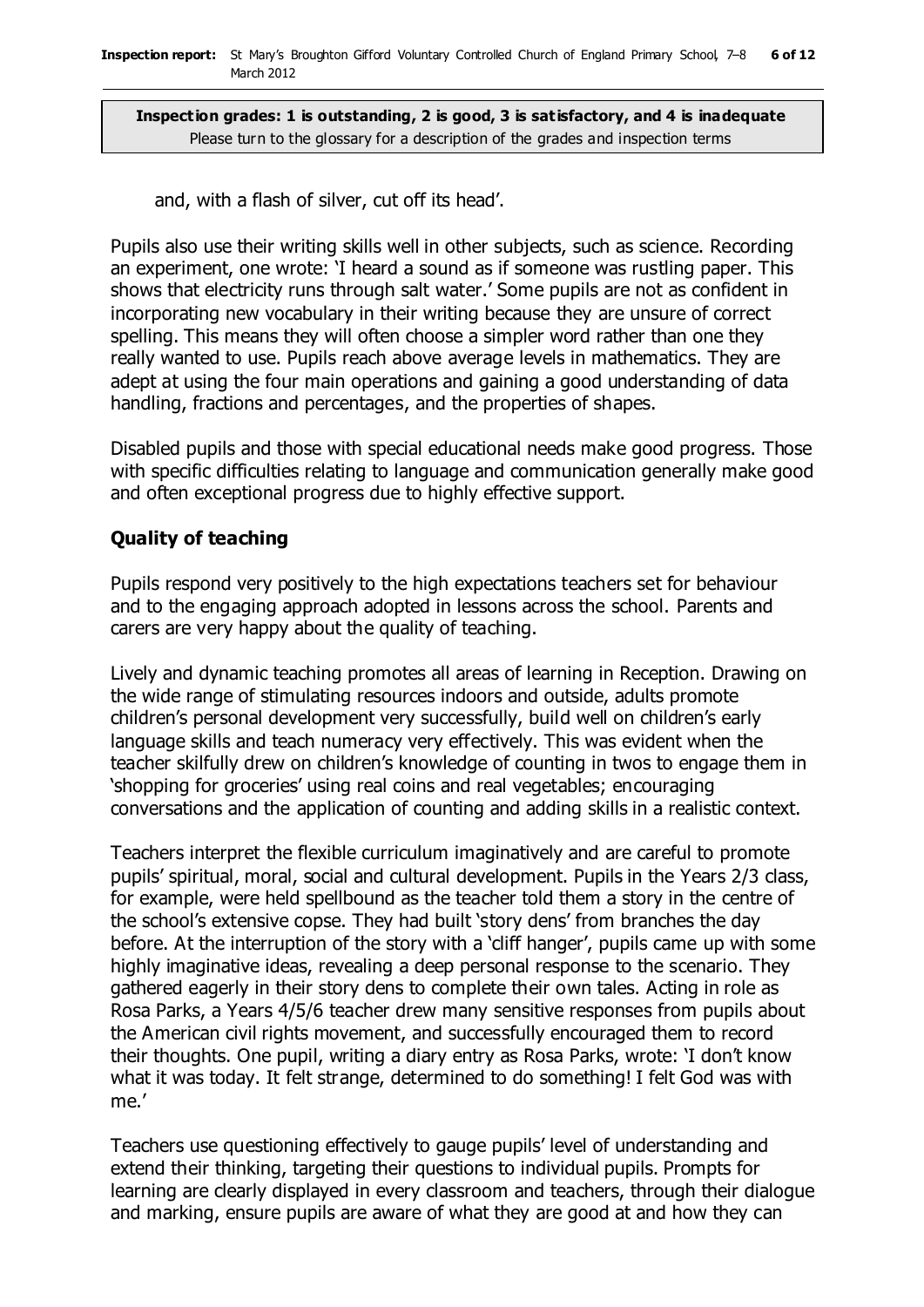#### improve.

Across the school, teaching assistants play a significant part in helping teachers to ensure each group within the mixed-age classes is sufficiently challenged. Support for pupils with a range of aptitudes and needs is well organised. Pupils benefit from extra help in the classroom and from skilled intervention by well-trained and experienced support staff in small withdrawal groups. Occasionally, teachers spend rather too long introducing lessons, which limits the time teaching assistants spend supporting pupils' independent work. That said, the quality of teaching is consistently good and outstanding teaching was observed in every class.

#### **Behaviour and safety of pupils**

Pupils have exceptionally positive attitudes to learning and a calm and purposeful atmosphere pervades the school. In lessons, their willingness to participate and high levels of cooperation mean that teachers confidently include imaginative, practical and independent activities in the knowledge that pupils will respond sensibly and maturely. Parents and carers expressed great confidence in the school's management of behaviour. One wrote, 'Teachers do not tolerate bad behaviour and deal with it appropriately on the rare instances it occurs.'

Pupils were keen to talk about the way everyone gets along. 'We all know each other, like one big family', was typical of their comments. Pupils say that they feel safe and well looked after, and their parents and carers agree. They have a very good understanding of how bullying might take different forms but say any type of bullying is extremely rare and feel that it is dealt with very well when it does happen. They are well versed in internet safety and are aware of the potential risks in entering personal data on to websites or exchanging it with strangers. Pupils are alert to the potential hazards in the home and when outdoors, and offered very insightful ideas about how to avoid them. The building is secure and pupils are supervised closely at all times.

#### **Leadership and management**

Staff and members of the governing body share a common vision and drive for improvement. The monitoring of teaching and its impact on pupils' learning is a real strength. It has led to more consistency in the quality of teaching, particularly in Key Stage 1, where there was previously some lack of challenge. The headteacher and subject leaders visit lessons regularly. They identify and share effective methods and address any emerging issues promptly through collaborative professional development. For example, further training has led to staff using a wider variety of questioning techniques. Within the small group of colleagues, this is handled openly and sensitively which draws the best out of staff. All feel valued and supported.

Curriculum topics interest and engage pupils, and the way pupils' spiritual, moral, social and cultural development is promoted is outstanding. Every advantage is taken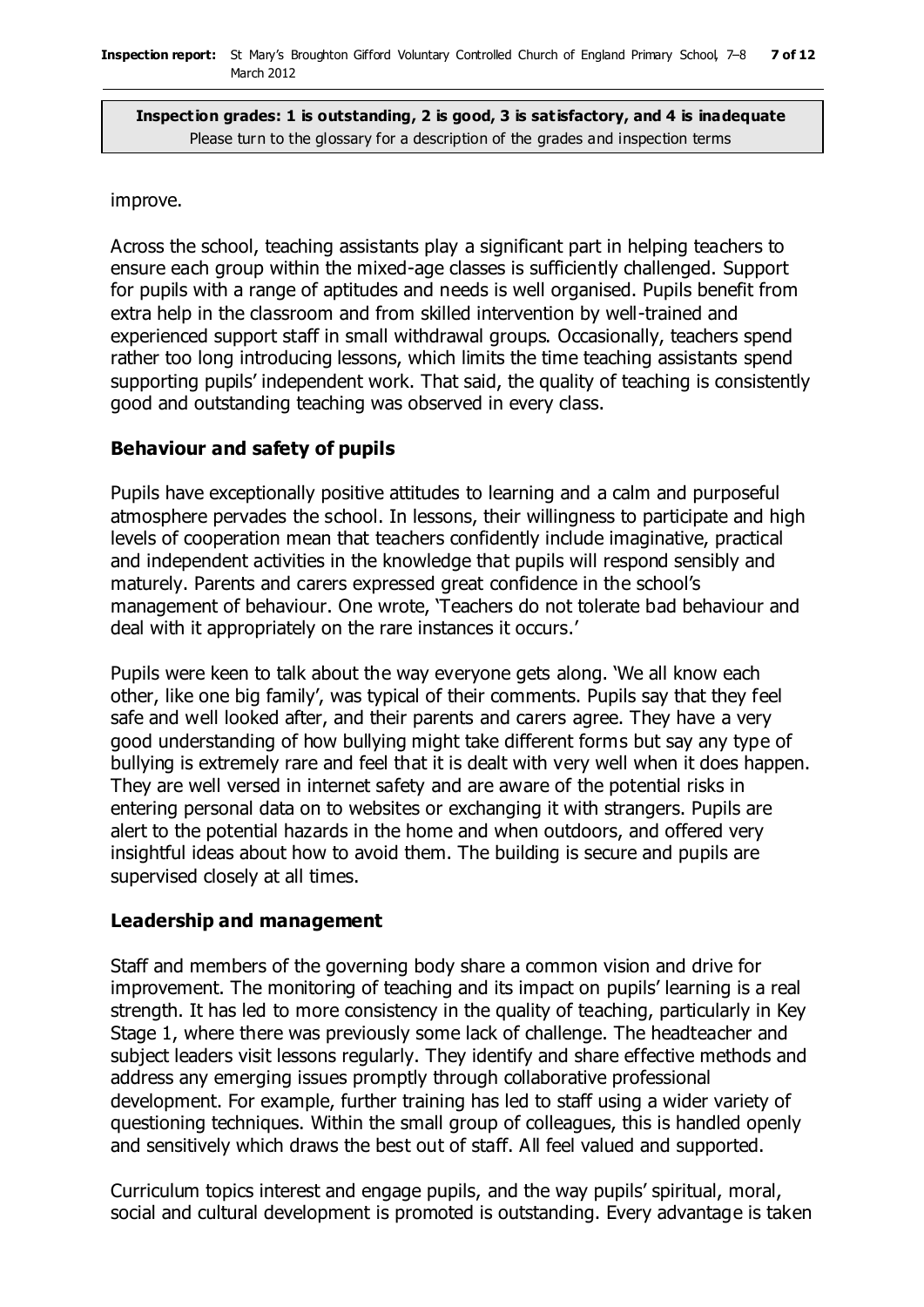of the school's rural location, for example, in the study of history, geography and science. In addition, staff successfully broaden pupils' horizons through topics, assemblies, visits and other activities which incorporate learning about different cultures, faiths and lifestyles. This was exemplified during a religious education lesson when the oldest pupils were asked to reflect on the links between the civil rights movement and their own moral values and beliefs.

Opportunities for pupils to practise and extend their literacy and numeracy skills across the curriculum are good. For example, they frequently use their skills in mathematics when conducting investigations in science; measuring accurately and recording their findings in graphs. Every pupil from Year 2 to Year 6 has an individual netbook. Although these are used for tasks such as word-processing and internet searches, there are too few opportunities for pupils to extend their computer skills in such areas as data handling and the use of sensors to record changes in the environment.

The governing body, headteacher and staff share a determined commitment to tackle discrimination and promote equal opportunities, ensuring all pupils do as well as they can. Safeguarding procedures are well established and implemented effectively. Self-evaluation is accurate and strategic planning is well founded. Pupils' progress is carefully tracked and any anomalies are quickly spotted. Members of the governing body gain first-hand information through regular visits. The school's track record including improving the quality of teaching and accelerating progress in Key Stage 1, together with a well-established process of self-review, indicates a good capacity for sustained improvement.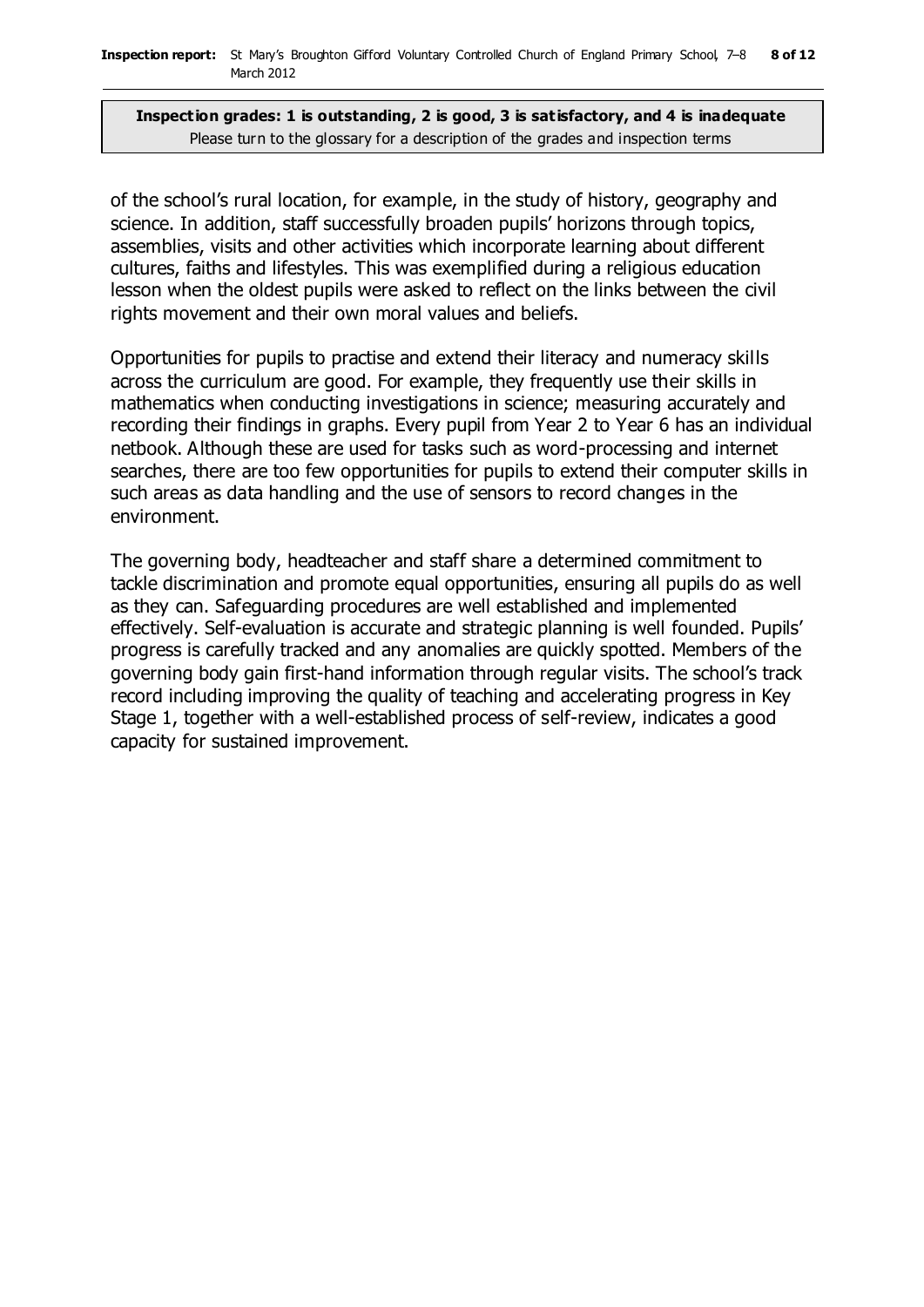# **Glossary**

### **What inspection judgements mean**

| <b>Grade</b> | <b>Judgement</b> | <b>Description</b>                                            |
|--------------|------------------|---------------------------------------------------------------|
| Grade 1      | Outstanding      | These features are highly effective. An outstanding           |
|              |                  | school provides exceptionally well for all its pupils' needs. |
| Grade 2      | Good             | These are very positive features of a school. A school        |
|              |                  | that is good is serving its pupils well.                      |
| Grade 3      | Satisfactory     | These features are of reasonable quality. A satisfactory      |
|              |                  | school is providing adequately for its pupils.                |
| Grade 4      | Inadequate       | These features are not of an acceptable standard. An          |
|              |                  | inadequate school needs to make significant                   |
|              |                  | improvement in order to meet the needs of its pupils.         |
|              |                  | Ofsted inspectors will make further visits until it           |
|              |                  | improves.                                                     |

### **Overall effectiveness of schools**

|                         | Overall effectiveness judgement (percentage of schools) |      |                     |                   |
|-------------------------|---------------------------------------------------------|------|---------------------|-------------------|
| <b>Type of school</b>   | <b>Outstanding</b>                                      | Good | <b>Satisfactory</b> | <b>Inadequate</b> |
| Nursery schools         | 46                                                      | 46   |                     |                   |
| Primary schools         |                                                         | 47   | 40                  |                   |
| Secondary<br>schools    | 14                                                      | 38   | 40                  |                   |
| Special schools         | 28                                                      | 48   | 20                  |                   |
| Pupil referral<br>units | 15                                                      | 50   | 29                  |                   |
| All schools             |                                                         | 46   | 38                  |                   |

New school inspection arrangements have been introduced from 1 January 2012. This means that inspectors make judgements that were not made previously.

The data in the table above are for the period 1 September 2010 to 31 August 2011 and represent judgements that were made under the school inspection arrangements that were introduced on 1 September 2009. These data are consistent with the latest published official statistics about maintained school inspection outcomes (see www.ofsted.gov.uk).

The sample of schools inspected during 2010/11 was not representative of all schools nationally, as weaker schools are inspected more frequently than good or outstanding schools.

Primary schools include primary academy converters. Secondary schools include secondary academy converters, sponsor-led academies and city technology colleges. Special schools include special academy converters and non-maintained special schools.

Percentages are rounded and do not always add exactly to 100.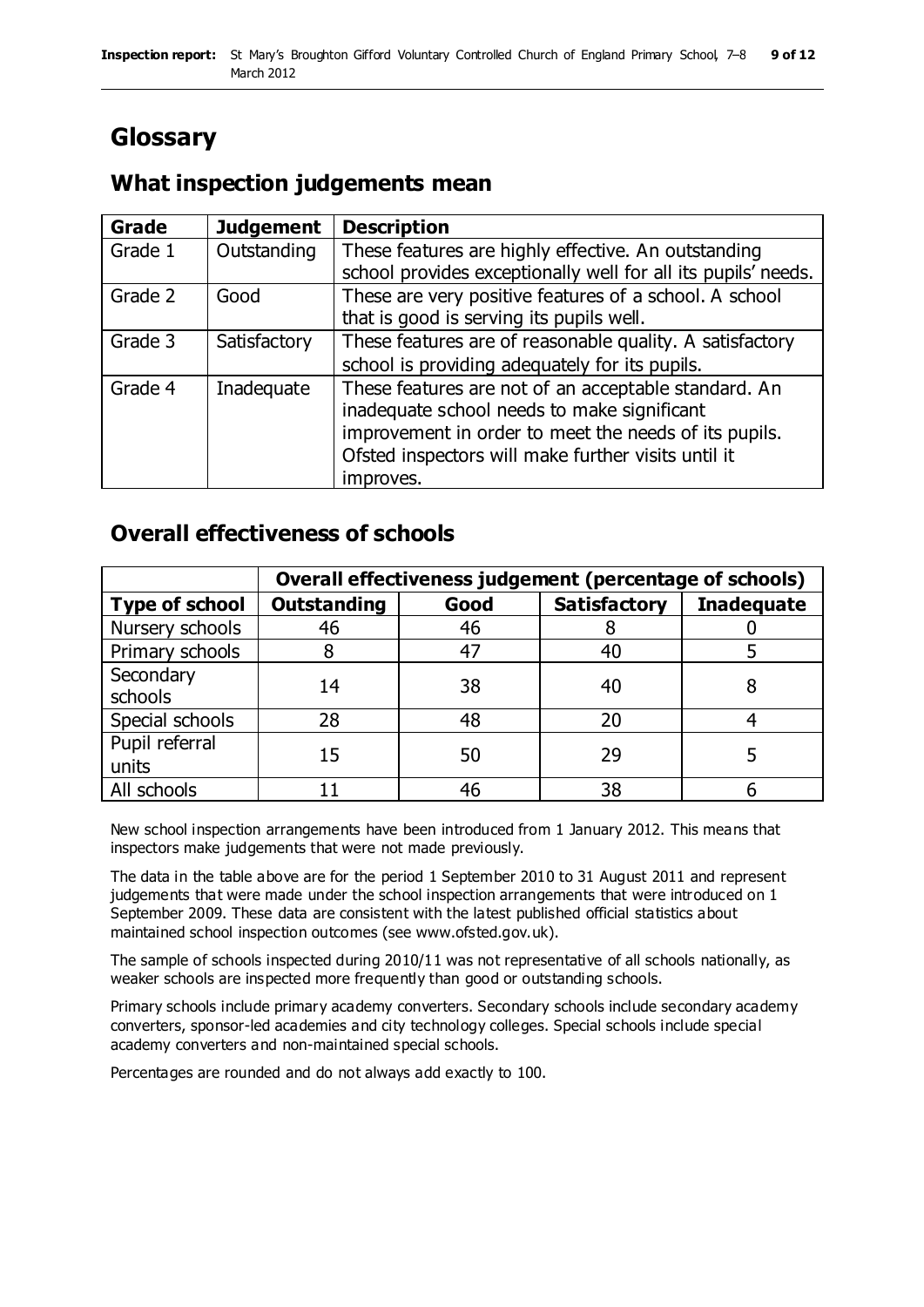# **Common terminology used by inspectors**

| Achievement:               | the progress and success of a pupil in their<br>learning and development taking account of their<br>attainment.                                                                                                        |
|----------------------------|------------------------------------------------------------------------------------------------------------------------------------------------------------------------------------------------------------------------|
| Attainment:                | the standard of the pupils' work shown by test and<br>examination results and in lessons.                                                                                                                              |
| Attendance:                | the regular attendance of pupils at school and in<br>lessons, taking into account the school's efforts to<br>encourage good attendance.                                                                                |
| Behaviour:                 | how well pupils behave in lessons, with emphasis<br>on their attitude to learning. Pupils' punctuality to<br>lessons and their conduct around the school.                                                              |
| Capacity to improve:       | the proven ability of the school to continue<br>improving based on its self-evaluation and what<br>the school has accomplished so far and on the<br>quality of its systems to maintain improvement.                    |
| Leadership and management: | the contribution of all the staff with responsibilities,<br>not just the governors and headteacher, to<br>identifying priorities, directing and motivating staff<br>and running the school.                            |
| Learning:                  | how well pupils acquire knowledge, develop their<br>understanding, learn and practise skills and are<br>developing their competence as learners.                                                                       |
| Overall effectiveness:     | inspectors form a judgement on a school's overall<br>effectiveness based on the findings from their<br>inspection of the school.                                                                                       |
| Progress:                  | the rate at which pupils are learning in lessons and<br>over longer periods of time. It is often measured<br>by comparing the pupils' attainment at the end of a<br>key stage with their attainment when they started. |
| Safety:                    | how safe pupils are in school, including in lessons;<br>and their understanding of risks. Pupils' freedom<br>from bullying and harassment. How well the school<br>promotes safety, for example e-learning.             |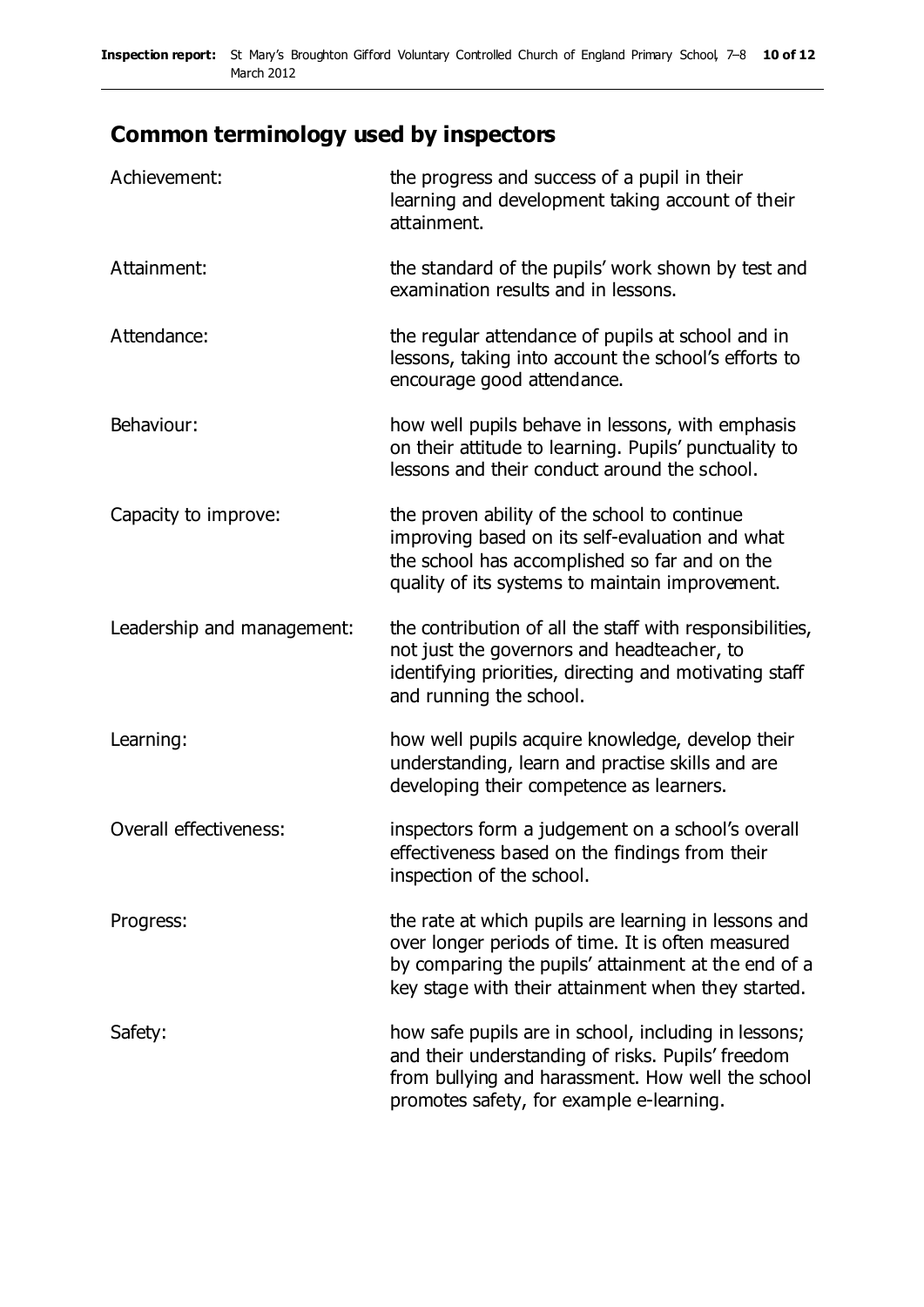#### **This letter is provided for the school, parents and carers to share with their children. It describes Ofsted's main findings from the inspection of their school.**



12 March 2012

Dear Pupils

#### **Inspection of St Mary's Broughton Gifford Voluntary Controlled Church of England Primary School, Melksham, SN12 8PR**

Thank you very much for making me so welcome when I visited your school last week. I enjoyed hearing all about what you were doing.

You go to a good school where you achieve well and reach above average levels of attainment. All the adults look after you very well and you are extremely happy and hardworking. You said learning was fun and I saw this for myself when I visited your lessons. I also saw how much you enjoyed learning among the trees in the copse. I was very impressed by your excellent behaviour and how well you get on with one another and all the adults. You look out for one another, just as if you were a very large family. Everybody feels safe and it heartening to hear that bullying is extremely rare.

Adults keep a close eye on how you are getting on and make sure that each one of you makes good progress. They plan really interesting activities to choose from and I was enthralled by the way adults help you to think deeply about things, such as rights and responsibilities.

It was great to see how well you are doing in reading and mathematics. You are making real efforts to improve your writing. Some of you tend to play safe and avoid using more imaginative words because you lack confidence in spelling. I agree with your teachers, that if your spelling improved, it might take your writing to a different level. How fortunate you are in Years 2 to 6 to have your own netbook! I have asked staff to make it possible for you to use these more widely than you do at the moment, by building in more opportunities for you to do so in your day-to-day work.

Thank you again for making me so welcome and telling me about your school. Please carry on being cheerful, friendly and working hard.

Yours sincerely

Rob Crompton Lead inspector